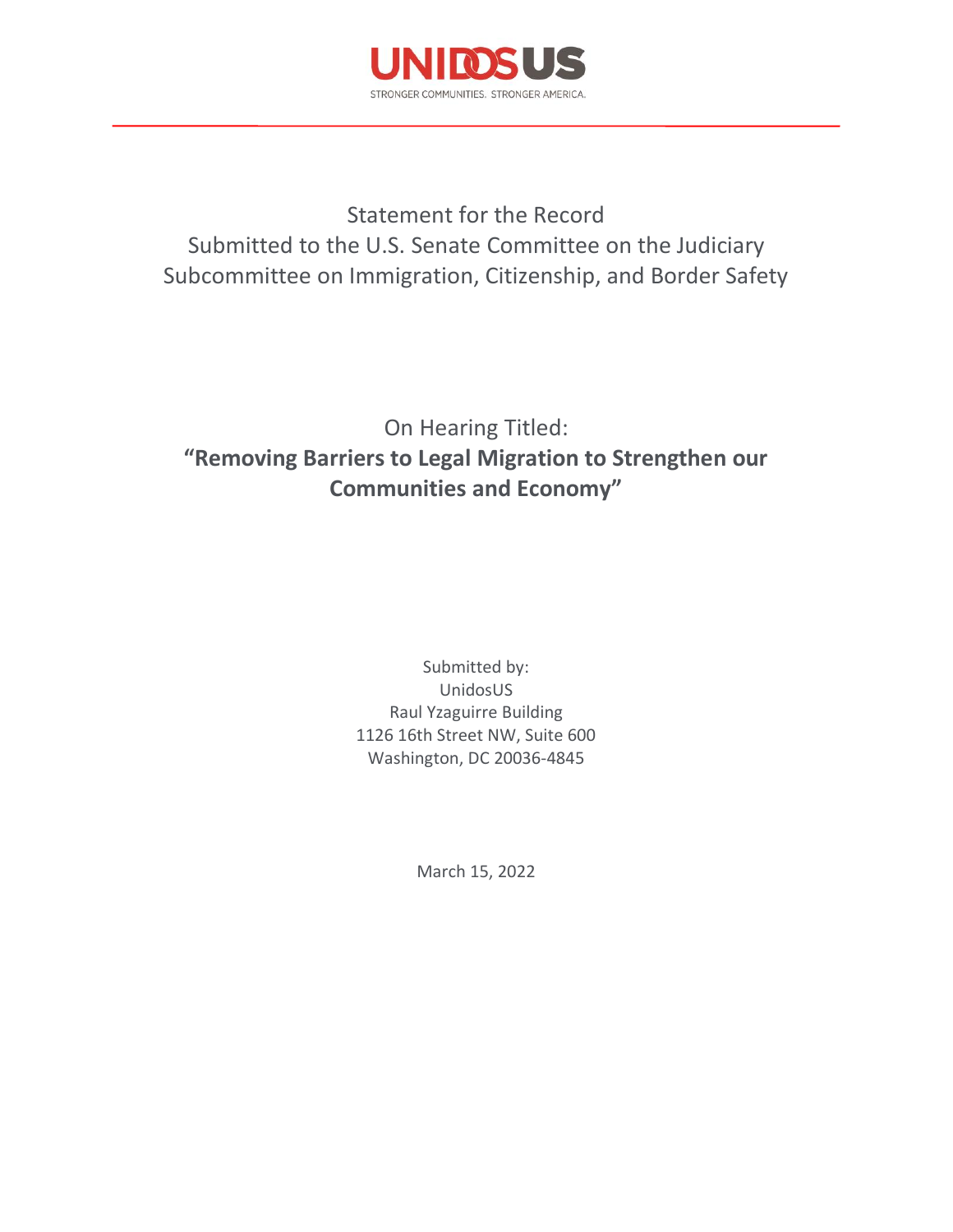### **Introduction**

UnidosUS, formerly the National Council of La Raza, is the largest national Latino<sup>1</sup> civil rights and advocacy organization in the United States. For more than 50 years, we have worked to advance opportunities for Latino families to enhance their significant contributions to the social, economic, and political tapestry of our great nation. In this capacity, UnidosUS and its Affiliate Network of nearly 300 community-based organization in 37 states, the District of Columbia, and Puerto Rico, work to provide education, health care, immigration, housing, workforce development, free tax preparation, and other services to millions of Latinos in the United States each year.

Throughout our history as an organization, UnidosUS has united communities and diverse groups seeking common ground through collaboration and a shared desire to make our country stronger and to achieve an immigration system that is fair, just, and accountable to the rule of law—an immigration system of which we can all be proud.

### **Modernizing and Updating Legal Immigration Channels Is A Must**

We thank the subcommittee, Chairman Alex Padilla, and Ranking Member John Cornyn for hosting this important and timely hearing on the importance of moderninzing our legal immigration system. UnidosUS enthusiastically supports proposals to modernize our legal immigration system that address the needs of industry and promote family unity. For us, this means not only ensuring visas systems work reliably for employers seeking foreign talent while protecting the labor rights of all workers, but also requires policies that help stabilize undocumented workforces such as those operating in the essential industries powering the nation's recovery from the COVID-19 pandemic.

Thus, UnidosUS seeks to draw particular attention to the plight of millions of long-time undocumented residents. Despite having lived in the United States for at least 15 years per Pew Research, the typical undocumented resident remains in a state of legal limbo.<sup>1</sup> While some believe there is a "line," the reality for many undocumented individuals is that legalization is effectively out of reach despite their many contributions to families, communities, and the nation. Those who do possess a requisite family relationship that could lead them to legal status are often stymied by draconian and outdated laws like the so-called "3/10 year bars" and others like it that needlessly put families at risk of permanent family separation as they seek to regularize their status.<sup>2</sup> Proposals to recapture unused visas and others on an incremental ilk exist, but our laws and policies must incorporate solutions to blunt the harshness of these rules to ensure everyone with an approved family- or employment-based visa can benefit from the changes.

<sup>&</sup>lt;sup>1</sup> The terms "Hispanic" and "Latino" are used interchangeably by the U.S. Census Bureau and throughout this document to refer to persons of Mexican, Puerto Rican, Cuban, Central and South American, Dominican, Spanish, and other Hispanic descent; they may be of any race. This document may also refer to this population as "Latinx" to represent the diversity of gender identities and expressions that are present in the community.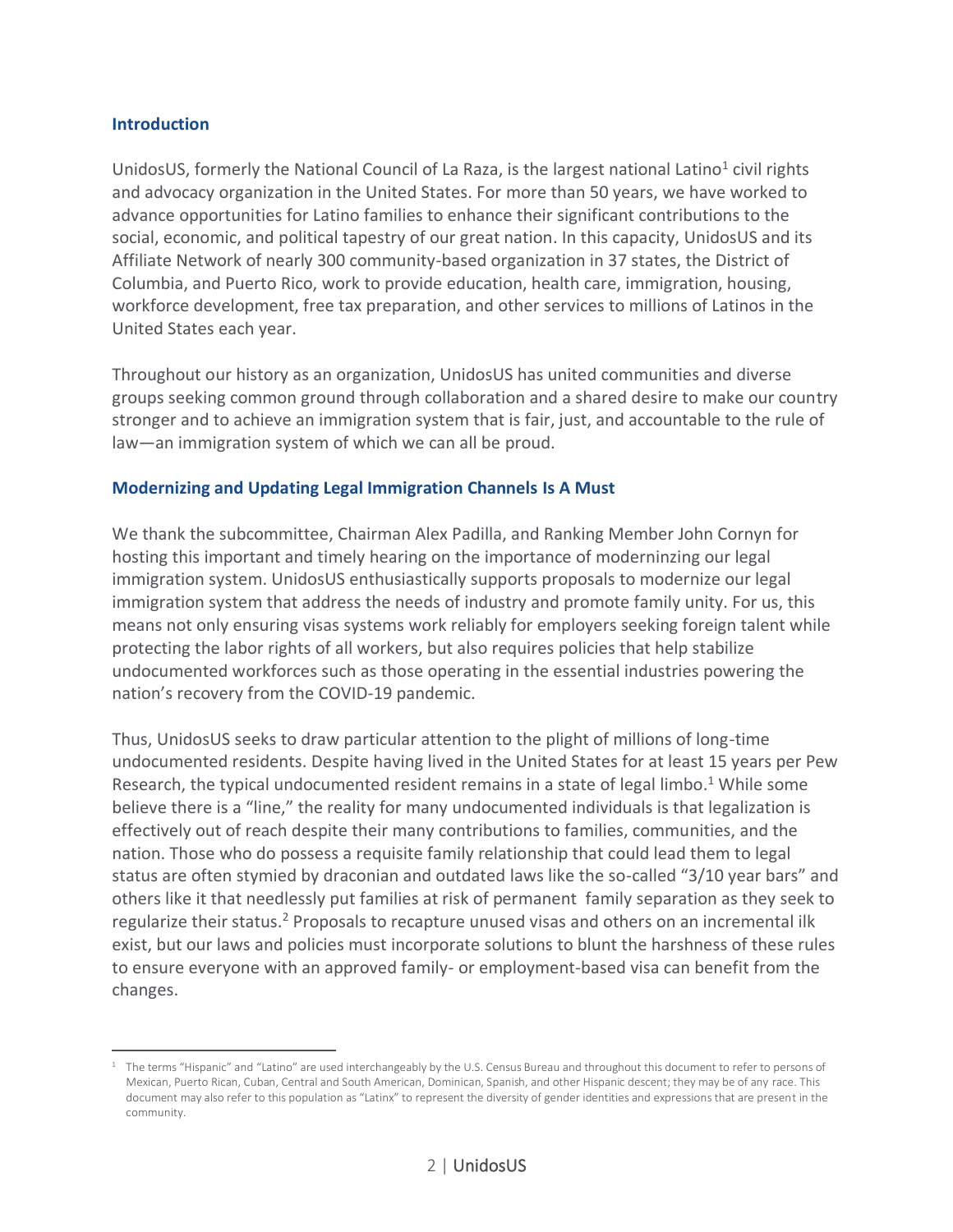## **Solutions Are Available if We Look to the Past**

We applaud the interest expressed during the hearing of exploring bipartisan solutions to these important matters. UnidosUS has a long standing tradition of support efforts to reform our efforts comprehensively but also appreciates that incremental reforms could be constructive first steps. That is why we believe that proposals that recapture unused visas, provide privileged adjustment of status processing for certain applicants, and/or exempt certain classes of employment-based visas from numerical caps, should be accompanied by provisions that give individuals with approved family- or employment-based petitions the option to cure unlawful presence bars of inadmissibility if needed.

Our laws already provide at least way for Congress to do this: modernize Section 245(i) of the Immigration and Naturalization Act. This law, a version of which was first authorized in 1990 and subsequently reauthorized several times until the early 2000s, allows those with approved family and employment-based petitions to pay a sizeable fine (in addition to application fees) to cure certain civil immigration infractions if needed. Critically, unlike measures that would provide independent paths to legalization, this law relies of existing family- and employmentbased paths to lawful permanent residences which makes it the sensible companion to visa recapture provisions. Legislation like the Fairness for Immigrant Family of 2021 and The Family Reunification Act of 2021 contemplate this and other important updates to existing provisions of our immigration laws.

## **The Pandemic Reminds Us Why These Inclusions Are Needed**

UnidosUS has documented the significant contrbutions Latinos and immigrants throught the COVID-19 pandemic, including those of the millions of undocumented workers on the frontlines of the nation's response.<sup>3</sup> The COVID-19 pandemic will not doubt leave us many lessons for how the country prepares for future emergency events. The nation's dependance on vulnerable communities over these past two years, makes clear to us that one of those lessons must be the urgecy of modernizing our immigration system.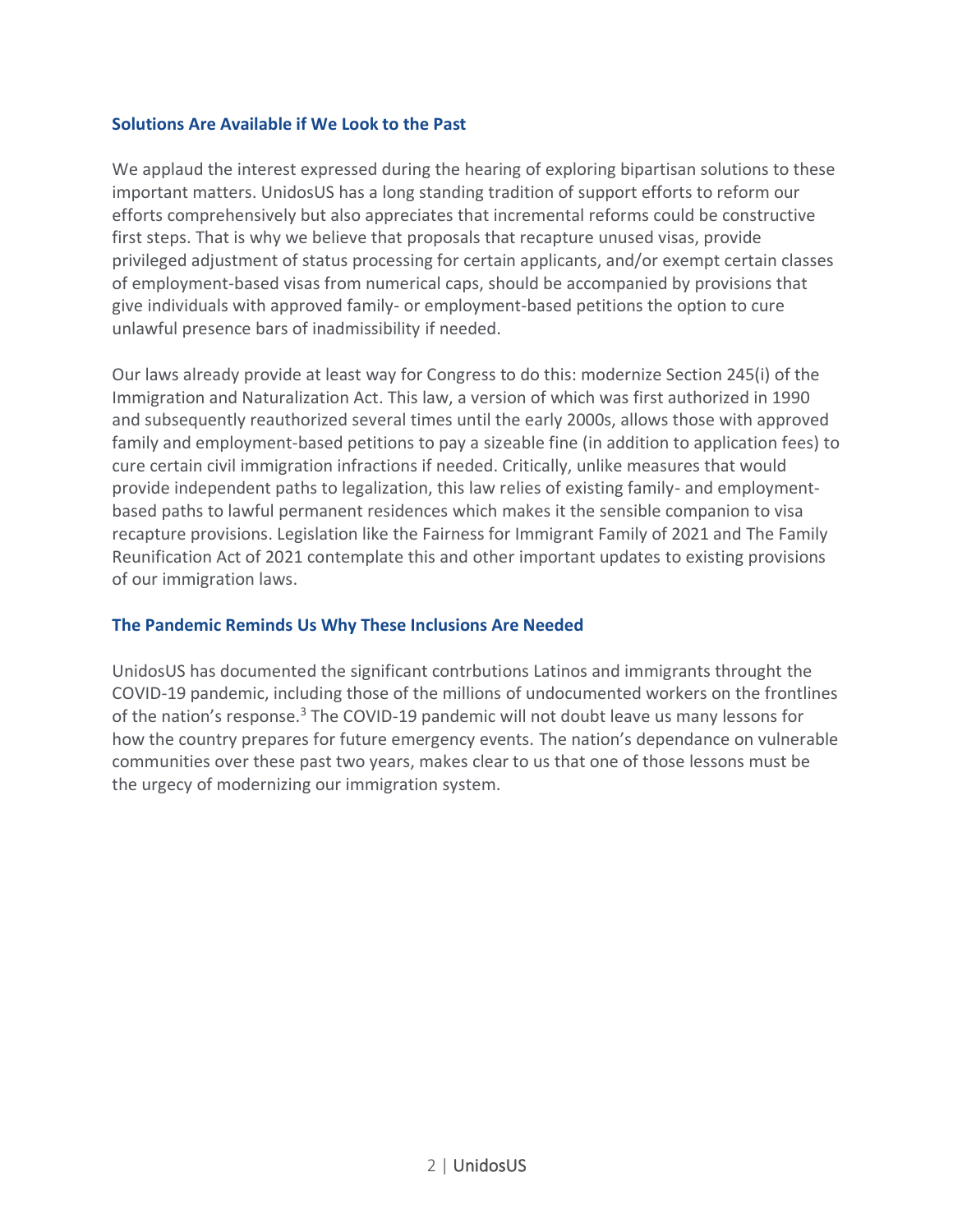

In the past two years, Latinos and immigrants have risen to the occasion, working on the frontlines and doing the essential worker to help provide fellow Americans with fresh food, quality health care, and other necessities like child care. In a report published last year, the Center for American Progress (CAP) shared that an estimated five million undocumented immigrants approximately three in four undocumented individuals in the labor force—are essential workers.<sup>4</sup> Latinos, despite accounting for only 17.6% of the U.S. workforce, account for 70.5% of essential workers.<sup>5</sup> According to a UnidosUS analysis of U.S. Bureau of Labor Statistics data from last year, Latinos represent 54% of agricultural workers, 29.7%

of food manufacturing workers, and 29% of medical assistant.<sup>6</sup> These Latinos, key to maintaining the food supply chains and health of this country during the pandemic, are working —and putting themselves at risk—at a disproportionate rate relative to other demographics. Despite their essential contrbutions, many of these Latino who were undocumented were, given their legal status, left to fend for themselves. During this unprecedented time, our government failed to provide critical protections and relief to these communities.

The contributions these communities have made to our nation's economy invalidates the false assertion of critics that foreign-born workers steal jobs from, oftentimes blue collar, Americanborn workers. Literaure on the topic has repeatedly emphasized that immigrants work in professions that most American-born workers do not actively seek out, given their physical- and time-intensive nature. Moreover, in addition to stimulating the economy with their spending power, many undocumented workers contribute through local and federal taxes as well. Undocumented workers and their households, according to CAP, contribute \$79.7 billion in federal tax contributions and \$41 billion in state and local contributions.<sup>7</sup> These households tout \$314.9 billion in spending power, a capacity that would only increase if we implement immigration reform to provide them with appropriate protections and benefits.<sup>8</sup>

### **Bipartisan Support Is Largely Present**

These efforts to achieve immigration reform and harness the economic potential of this community is not a one-sided effort. There has long been bipartisan support for immigration reform and the Subcommittee hearing acknowledged just that. During the hearing, Senator Durbin shared that several Republican Senators have approached him inquiring about whether a vote on DREAMers will take place this year. UnidosUS emphasizes the urgency of this moment: The opportunity for collaboration for the greater good of our nation is at hand and we must not let it pass us by.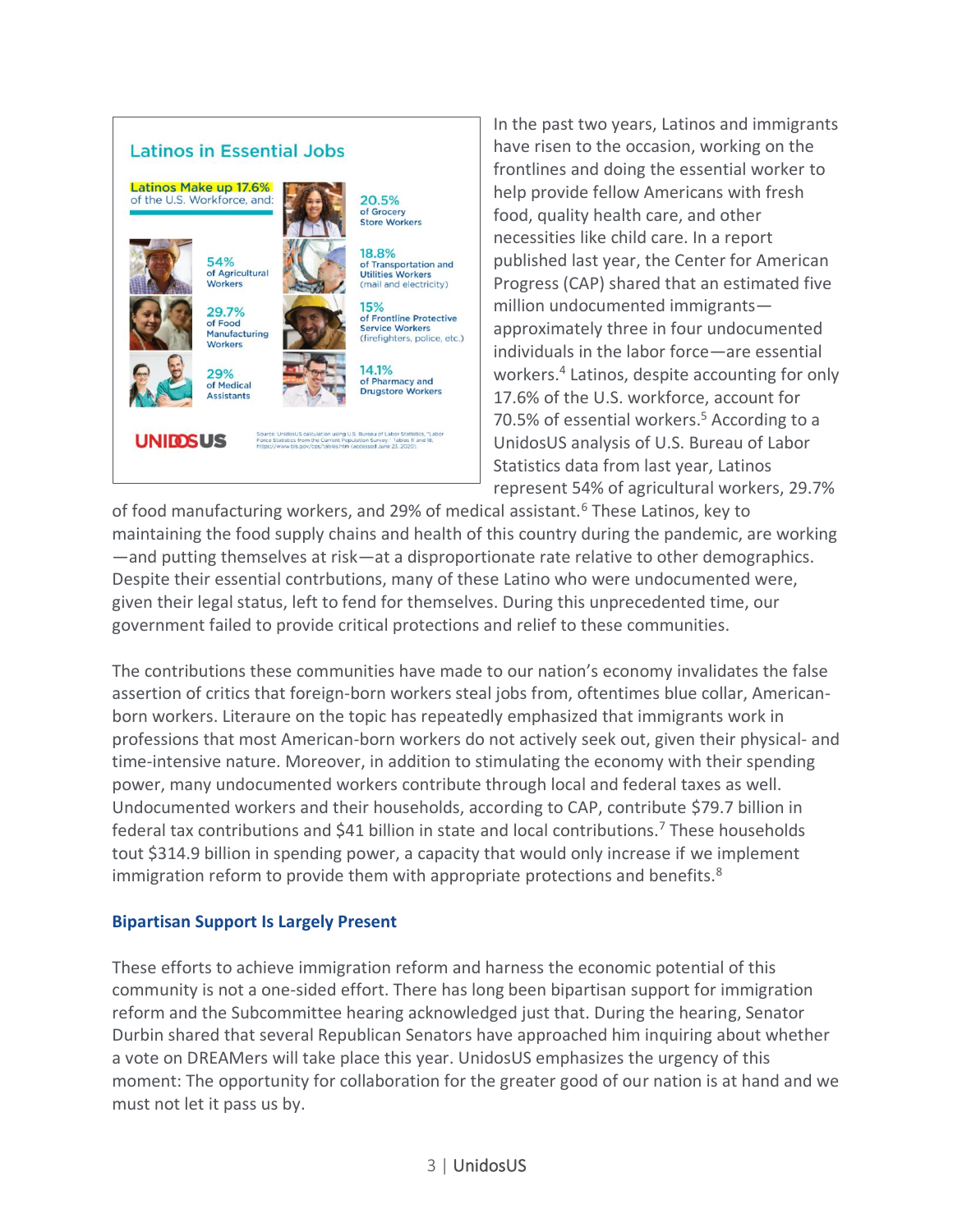# **Voters Across Parties Support Work Permits and Immigration Protections for Dreamers and Undocumented Immigrants**

Would you support or oppose a proposal that provides Dreamers and other undocumented immigrants who pass a background check and have been in this country for 20 years on average the ability to earn a work permit and protection from deportation? **Strongly support** Somewhat support Somewhat oppose **Strongly oppose** Don't kno Support Oppose **Net** All likely 35% 409 20  $+55$ 75 voters Partisanship 51%  $37%$ 88  $\overline{7}$  $+81$ Democrat Independent /<br>Third party 49%  $32%$ 81  $12<sup>9</sup>$ 16  $+65$ 38% Republican 58 39  $+19$ 20% 50% 75% 0% 25% 100% di DATA FOR **PROGRESS** mber 3–5, 2021 survey of 559 likely voters

The bipartisan support for immigration reform in Congress is similarly mirrored on the ground. A new poll from Data for Progress on the immigration provisions in last year's Build Back Better plan demonstrates broad bipartisan support for protections for long-residing undocumented immigrants in the United States. The poll, which surveyed 598 voters, showed that 75% of them supported "a proposal that provides DREAMers and other

undocumented immigrants who pass a background check and have been in this country for 20 years on average the ability to earn a work permit and protection from deportation." The support also was visible in bipartisan majorites: When the reform was proposed to them, 88% of Democrats approved, in addition to 81% of Independents and 58% of Republicans.<sup>9</sup>

# **Conclusion**

As Professor Stephen Legomsky so adroitly reminded us at the hearing, challenges with visa backlogs impact human beings and these individuals possess very human desires to live and work alongside their loved ones. For some that desire means crossing vast oceans to rejoin a family member in the United States, while for others it means a harrowing journey across a shared land border. These very human desires combined with a long-broken visa system rife with insurmountable backlogs helps explain the reality for too many undocumented workers in American today.

The nation is long overdue for immigration reform. We applaud the Subcommittee for taking up this important issue, and our express our hope that it engenders and reignties healthy debate about how to accomplish this objective. Solutions are within reach, the need is urgent, and the American public is supportive.

Please feel free to contact Carlos Guevara [\(cguevara@unidosus.org\)](mailto:cguevara@unidosus.org) for any questions raised by this statement.

<sup>1</sup> Migration Policy Institute. "Unauthorized Immigrant Population Profiles." *Migration Policy Institute.*  <https://www.migrationpolicy.org/programs/us-immigration-policy-program-data-hub/unauthorized-immigrant-population-profiles> (accessed March 2022).